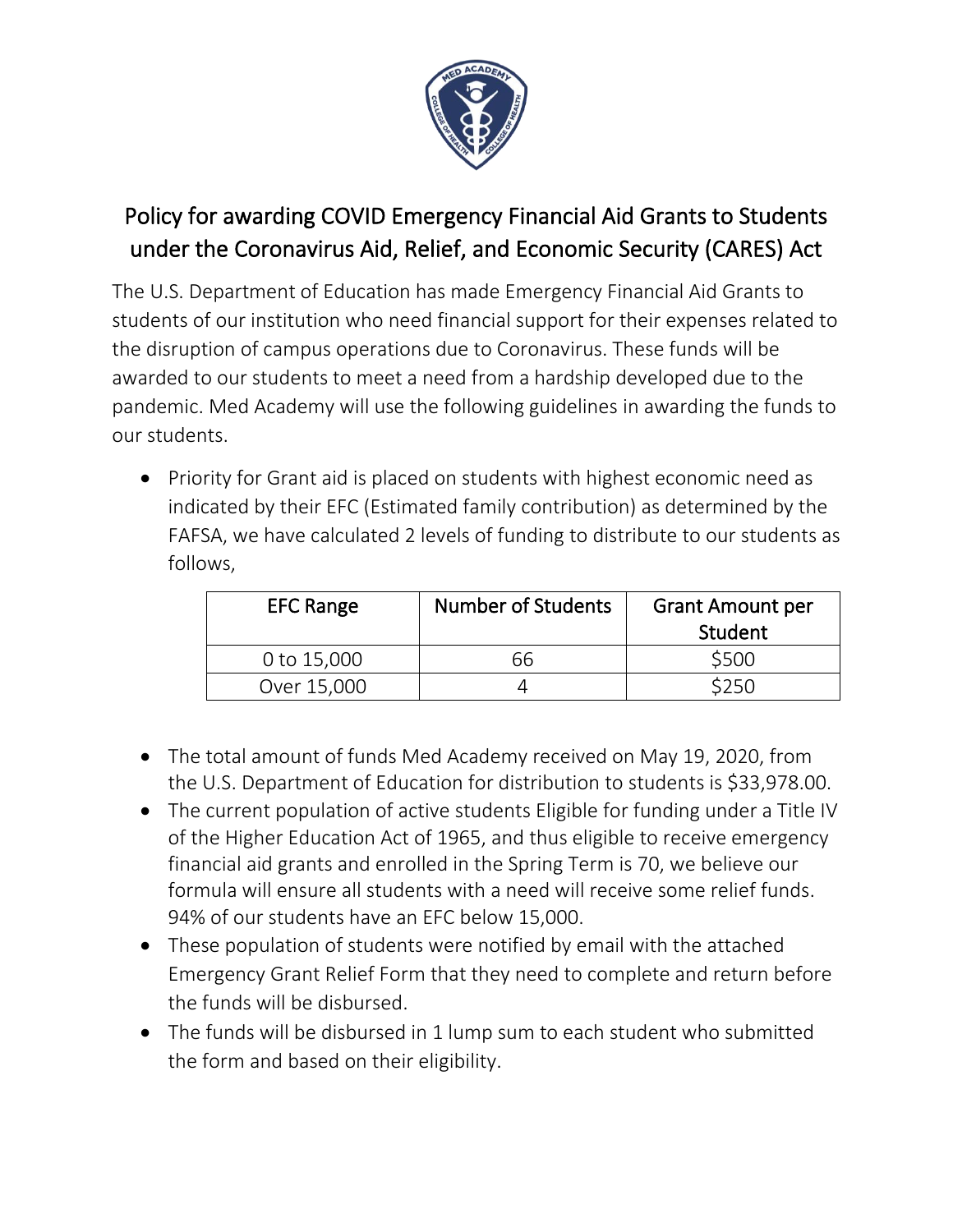

## Higher Education Emergency Relief Fund Report Emergency Financial Aid Grants to Students

Med Academy, OPEID 04244700, received education stabilization funds under Section 18004(a)(1) of the Coronavirus Aid, Relief, and Economic Security Act ("CARES Act"), Public Law No: 116-136. This Fund Report applies to the student portion received under the Higher Education Emergency Relief Fund that is designated exclusively for emergency financial aid grants to students.

The institution appreciates that Congress and the President have made these critical funds available for eligible students who have expenses related to the disruption of campus operations due to the coronavirus pandemic. We take receipt of these federal funds seriously and have distributed them in accordance with the CARES Act and implementing guidance.

The institution is making the below information available for transparency purposes and in compliance with the U.S. Department of Education's. For questions or concerns regarding this Fund Report, please [contact us.](mailto:KUCaresAct@keiseruniversity.edu)

- The institution signed and returned to the Department the Certification and Agreement for Emergency Financial Aid Grants to Students. The institution has used, or intends to use, no less than 50 percent of the funds received under Section 18004(a)(1) of the CARES Act to provide emergency financial aid grants to students.
- The total amount of funds that the institution has received from the Department pursuant to the institution's Certification and Agreement for Emergency Financial Aid Grants to Students is \$33,978.
- The total amount of emergency financial aid grants distributed to students under Section 18004(a)(1) of the CARES Act as of 06/08/2020 was \$33,986.
- The estimated total number of students at the institution eligible to participate in programs under Section 484 in Title IV of the Higher Education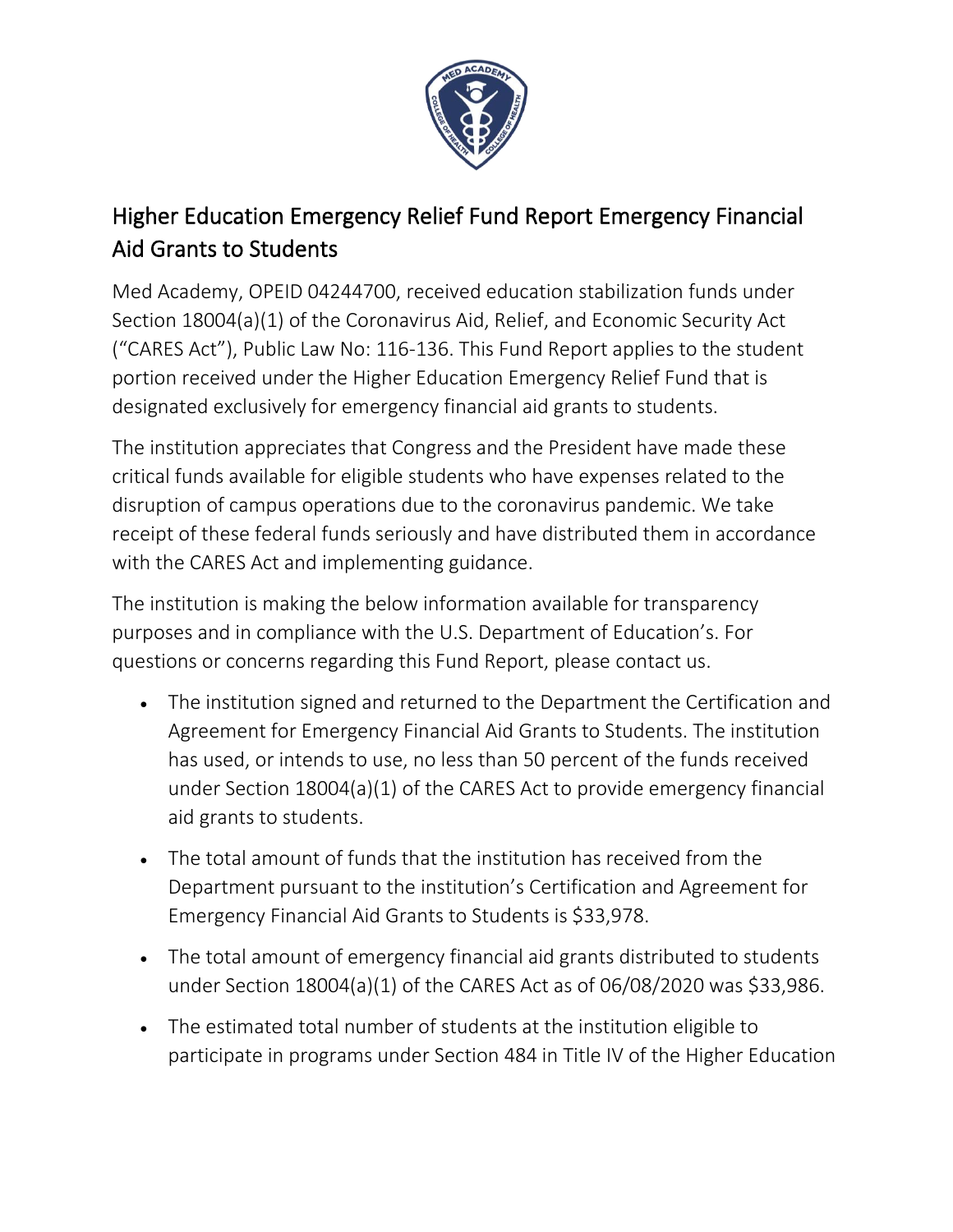

Act of 1965, and thus eligible to receive emergency financial aid grants under Section 18004(a)(1) of the CARES Act was 70.

- The total number of students who signed and returned the Emergency Grant Relief Form have received an emergency financial aid grant under Section 18004(a)(1) of the CARES Act as of 06/08/2020 is 66.
- Since the number of applicants were less than the population, Med Academy redistribute the money using the same policy as follow,

| <b>EFC Range</b> | <b>Number of Students</b> | <b>Grant Amount per</b><br>Student |
|------------------|---------------------------|------------------------------------|
| 0 to 15,000      |                           | \$531                              |
| Over 15,000      |                           | \$266                              |

• The methods used by the institution to determine which students receive emergency financial aid grants and how much they would receive under Section 18004(a)(1) of the CARES Act are provided at "Policy for awarding COVID Emergency Financial Aid Grants to Students under the Coronavirus Aid, Relief, and Economic Security (CARES) Act"